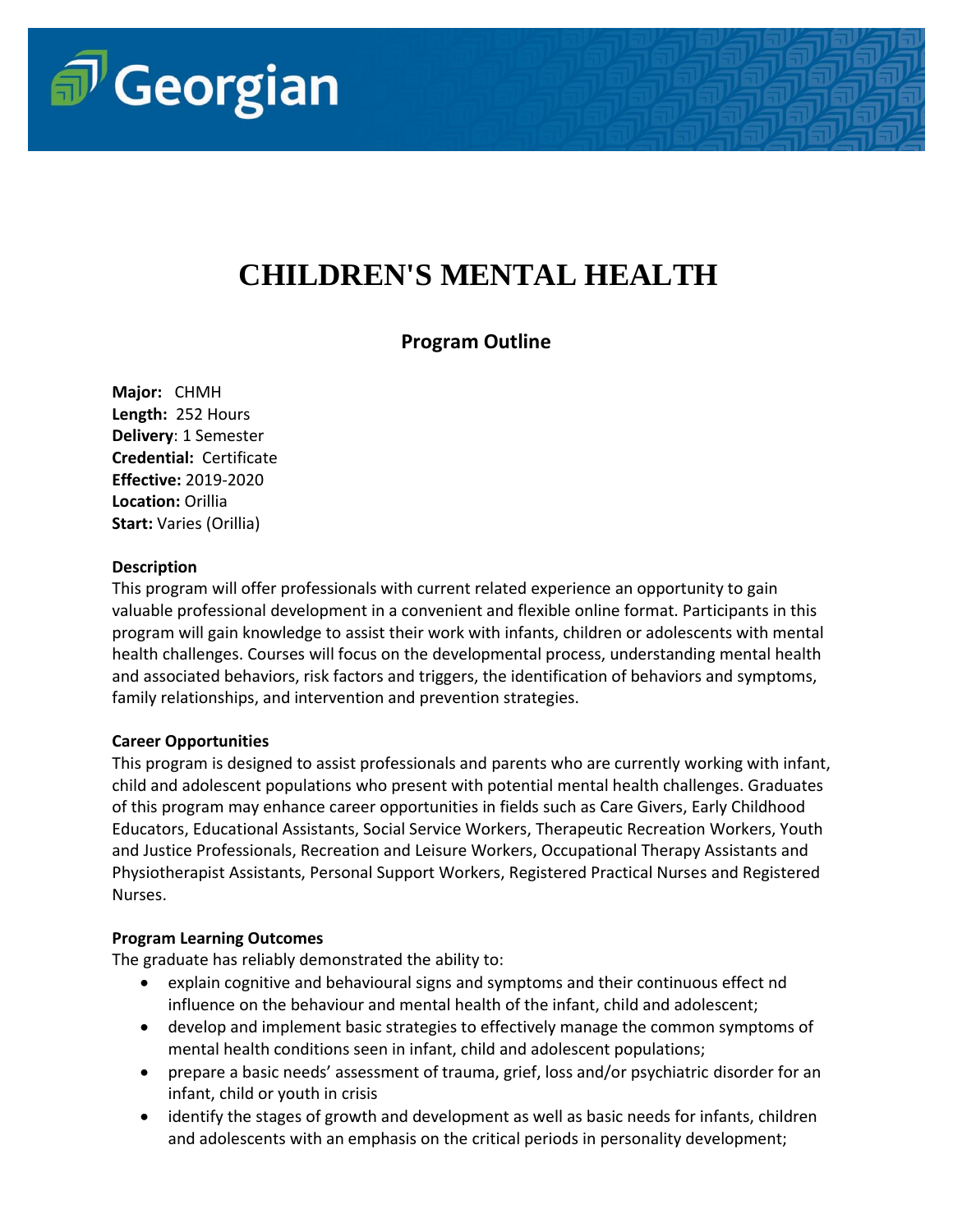- identify social role structure issues and their potential positive and negative influence on growth and development;
- explain preventative measures that promote the mental health and well-being of children and youth in their communities.

#### **The Program Progression:**

Varies Intake - Orillia

#### **Admission Requirements:**

Applicants must meet ONE of the following requirements to be eligible for admission to this program: - OSS Curriculum: OSSD or equivalent with Grade 12 English (C) or (U) (ENG4C, ENG4U) - Academic and Career Entrance Certificate (ACE) program with: Communications - Ontario High School Equivalency Certificate (GED) - Mature applicant with standing in the required courses and/or mature student testing that meets the minimum standards for admission

Applicants who are 19 years of age or over by the first day of classes, and who lack the academic entrance qualifications, may be considered for entrance to an appropriate post-secondary diploma or certificate program as mature applicants. Each applicant will be considered on an individual basis and acceptance will be determined by counseling, Communication Placement Assessment (CPA), previous post-secondary education and evaluation of experience. Some programs also have specific prerequisite requirements that must be met prior to admission. Mature applicants must meet all program specific prerequisites. Those applying as mature students and having no documentation of Grade 12 education must supply, if required, proof of age, such as a copy of an official birth certificate or driver's licence. Refer to Section 2.5 and 2.6 of the Academic Calendar for further details.

#### **Graduation Requirements:**

6 Mandatory Courses

#### **Graduation Eligibility:**

To graduate from this program, the passing weighted average for promotion through each semester, from year to year and to graduate is 60%. Additionally, a student must attain a minimum of 50% or a letter grade of P (Pass) or S (Satisfactory) in each course in each semester.

#### Mandatory Courses

CHMH1000 Psychiatric Disorders: Infant, Child and Adolescent (ODE) CHMH1001 Cognitive Development, Trauma, and Loss (ODE) CHMH1002 Risk Factors of Common Psychiatric Disorders (ODE) CHMH1003 Family Relationships and Psychiatric Disorders (ODE) CHMH1004 Prevention and Intervention Strategies in Children's Mental Health (ODE) PSYL1010 Developmental Psychology (ODE)

#### **Course Descriptions:**

CHMH1000 Psychiatric Disorders: Infant, Child and Adolescent (ODE) 42.0 Hours This course will teach students to understand complicated mental health conditions common to infants, children and adolescents. Students gain an understanding of a wide variety of abnormal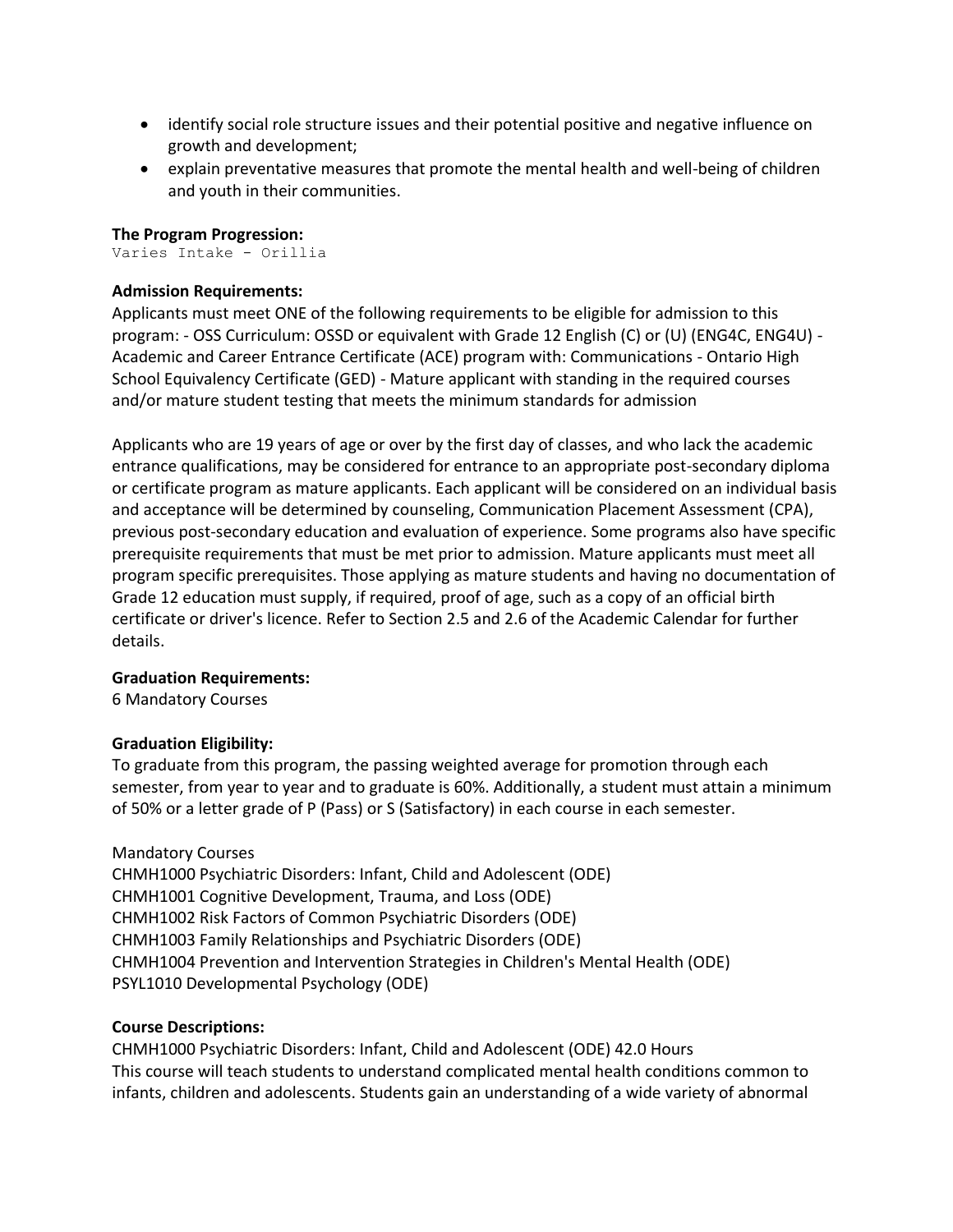cognitive and behavioral disorders. Students explore treatment approaches that would be effective in supporting clients and their families.

CHMH1001 Cognitive Development, Trauma, and Loss (ODE) 42.0 Hours Students determine the effects and affects of trauma on cognitive development of infants, children and adolescents. Students will identify those children with trauma histories in order to limit the potential triggers and risks within the therapeutic environment. As well, students will apply theories pertaining to loss and grief, as they relate to the infant, child and adolescent population. Finally, students will develop an understanding of healthy brain development, and discover the impact trauma has on an infant and child's developing brain.

CHMH1002 Risk Factors of Common Psychiatric Disorders (ODE) 42.0 Hours Students will recognize the risk factors and triggers associated with common psychiatric disorders in infant, child and adolescent populations. Early identification and awareness of the behaviours will enable the student to appropriately identify and assess the situation at hand.

CHMH1003 Family Relationships and Psychiatric Disorders (ODE) 42.0 Hours Students examine the interconnectedness of family relationships and their effect on common psychiatric disorders in infant, child and adolescent populations. This course reviews the developmental stages, familial structures and family functions through the lens of family systems theory. Students will explore the environmental effects and their influences on the family as a dynamic entity.

CHMH1004 Prevention and Intervention Strategies in Children's Mental Health (ODE) 42.0 Hours Students will understand the skills required for prevention and intervention strategies to appropriately respond to stressful situations in the infant, child, and adolescent population. The focus of this course is on the effective application of communication, critical thinking and problem solving skills in a variety of situations.

### PSYL1010 Developmental Psychology (ODE) 42.0 Hours

This course offers the student a survey of developmental psychology, covering topics across the human lifespan, from infancy through to old age. Through readings and lecture material, students will examine theories of development and the research that bears on these theories. Students will also examine development across the physical, social, emotional, and cognitive domains. Finally, students will address major themes in the study of developmental psychology, including: the nature-nurture issue; the effects of early experience; and continuity-discontinuity in developmental change.

#### **Course Description Legend**

P = Prerequisite; C = Concurrent prerequisite; CO= Corequisite

*Information contained in College documents respecting programs is correct at the time of publication. Academic content of programs and courses is revised on an ongoing basis to ensure relevance to changing educational objectives and employment market needs. The college reserves*